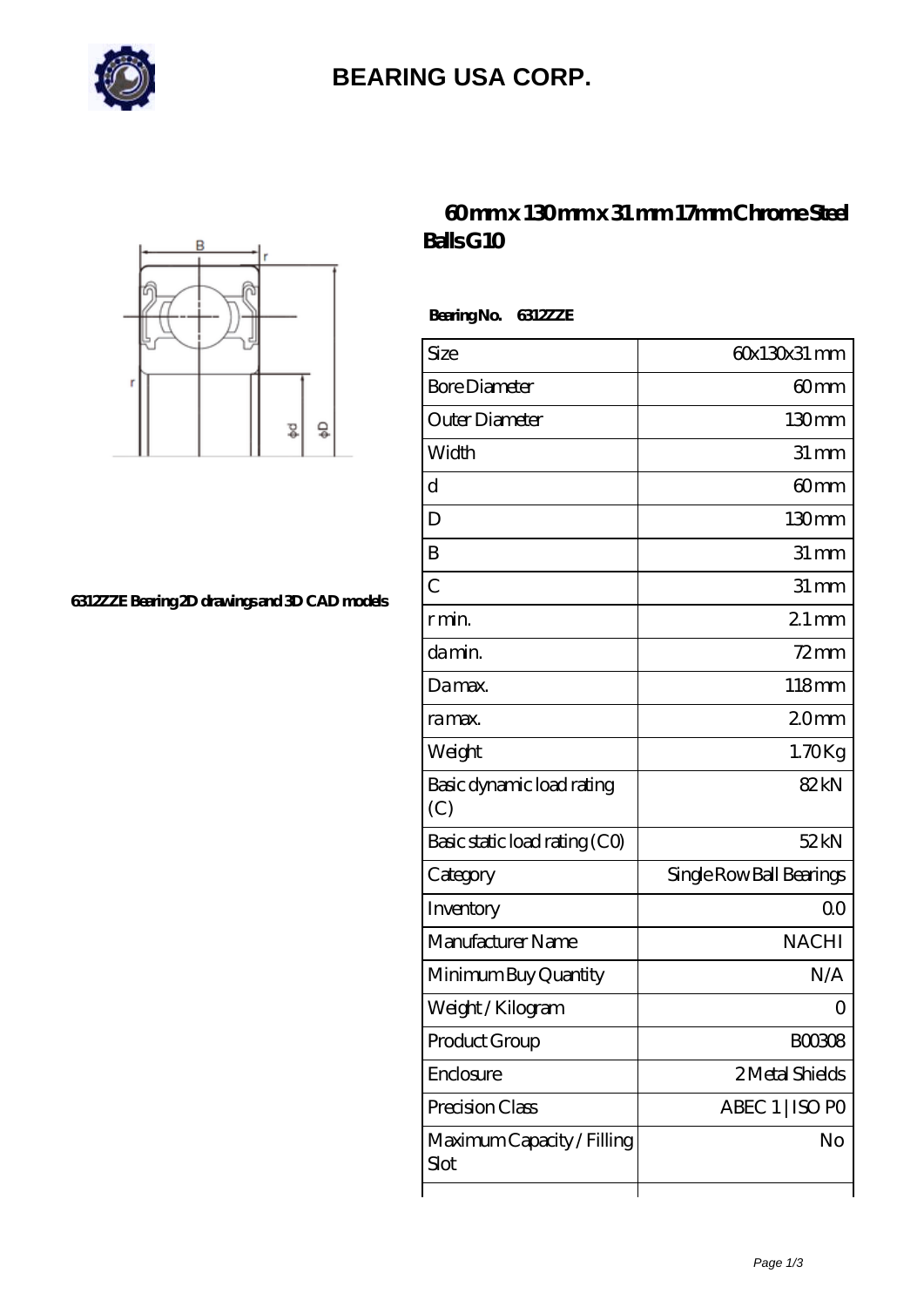

# **[BEARING USA CORP.](https://hathaykhongbanghayhat.org)**

| Rolling Element           | <b>Ball Bearing</b>                                                                                                                                                                                                             |
|---------------------------|---------------------------------------------------------------------------------------------------------------------------------------------------------------------------------------------------------------------------------|
| Snap Ring                 | No                                                                                                                                                                                                                              |
| Internal Special Features | No                                                                                                                                                                                                                              |
| Cage Material             | Steel                                                                                                                                                                                                                           |
| Internal Clearance        | CO-Medium                                                                                                                                                                                                                       |
| Inch - Metric             | Metric                                                                                                                                                                                                                          |
| Long Description          | 60MM Bore; 130MM<br>Outside Diameter; 31MM<br>Outer Race Width; 2Metal<br>Shields; Ball Bearing; ABEC<br>1   ISO PO, No Filling Slot;<br>No Snap Ring, No Internal<br>Special Features;<br>CO Medium Internal<br>Clearance; Ste |
| <b>Other Features</b>     | Deep Groove                                                                                                                                                                                                                     |
| Category                  | Single Row Ball Bearing                                                                                                                                                                                                         |
| <b>UNSPSC</b>             | 31171504                                                                                                                                                                                                                        |
| Harmonized Tariff Code    | 8482105068                                                                                                                                                                                                                      |
| Noun                      | Bearing                                                                                                                                                                                                                         |
| Keyword String            | Ball                                                                                                                                                                                                                            |
| Manufacturer URL          | http://www.nachiamerica.c<br>om                                                                                                                                                                                                 |
| Outer Race Width          | 1.22Inch   31 Millimeter                                                                                                                                                                                                        |
| Bore                      | 2362Inch   60Millimeter                                                                                                                                                                                                         |
| Inner Race Width          | OInch   OMillimeter                                                                                                                                                                                                             |
| Outside Diameter          | 5.118Inch   130Millimeter                                                                                                                                                                                                       |
| Bore Type                 | Cylindrical Bore                                                                                                                                                                                                                |
| Configuration             | Single Row                                                                                                                                                                                                                      |
| <b>Bore Size</b>          | 60 <sub>mm</sub>                                                                                                                                                                                                                |
| Width                     | $31 \, \text{mm}$                                                                                                                                                                                                               |
| Fillet Radius/Chamfer     | $21 \,\mathrm{mm}$                                                                                                                                                                                                              |
| Dynamic Load Rating       | 82,000N                                                                                                                                                                                                                         |
| Static Load Rating        | 52,000 N                                                                                                                                                                                                                        |
| Limiting Speed - Grease   | $5,400$ rpm                                                                                                                                                                                                                     |
|                           |                                                                                                                                                                                                                                 |